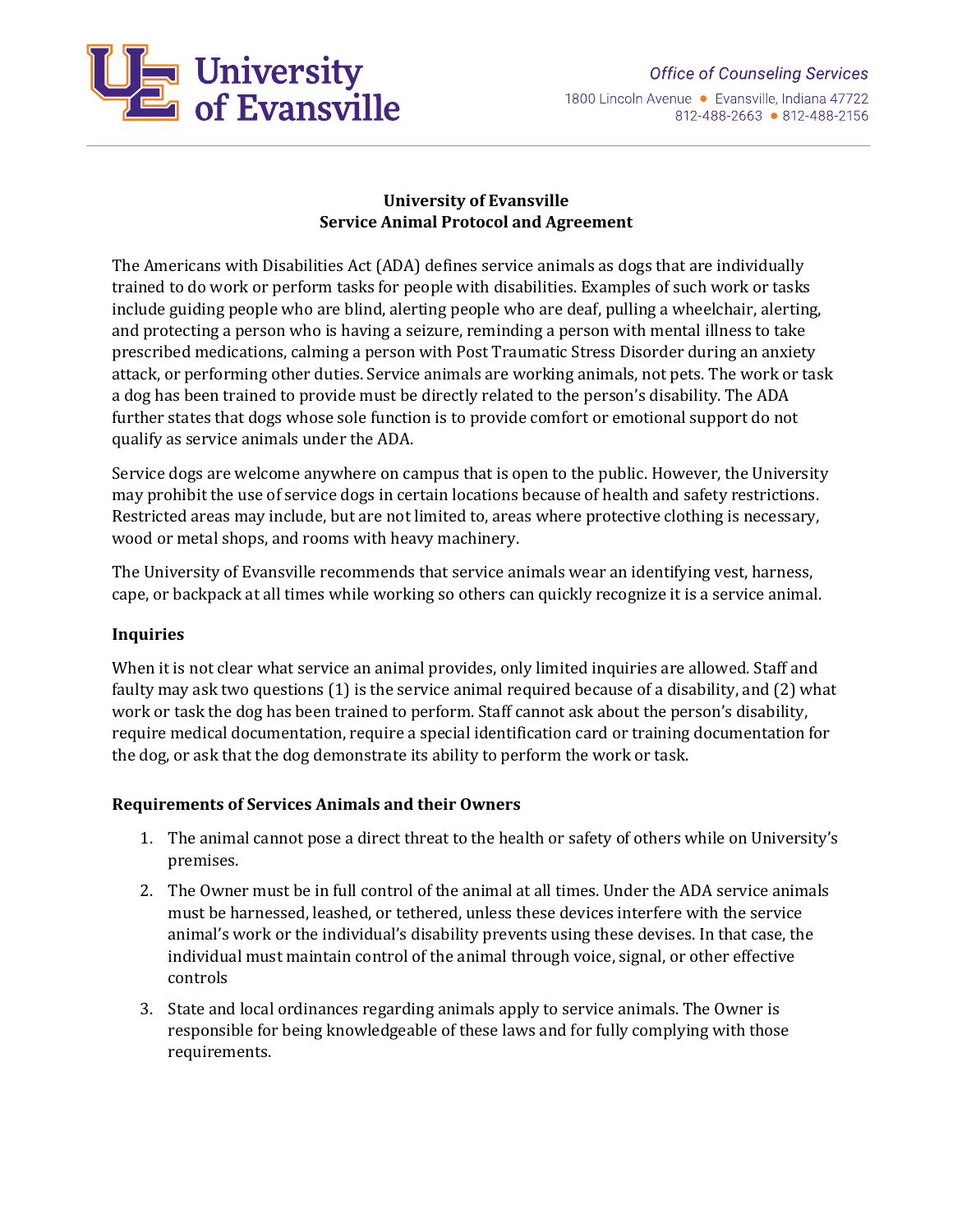- 4. The Owner is required to pick-up and dispose of the animal's waste in a safe and sanitary manner. Owners who are not physically able to pick up and dispose of the animal's waste and fluids are responsible for making all necessary arrangements for assistance. The university is not responsible for these services.
- 5. For service animals living in campus housing, the animal is not to be bathed or its cage/crate, or bedding cleaned using University facilities. It is recommended the Owner bathe their service animal at local pet stores that offer self-service pet washing facilities. The Owner should use local laundromats for washing animal bedding.
- 6. The Owner is liable for damage caused by the animal.
- 7. The Owner is responsible for instructing others on appropriate interactions with the animal and setting clear expectations.

## **Exclusions**

It may be necessary to ask that a service animal be removed from the premises if:

- 1. The animal is out of control, aggressive to others, or significantly disruptive and the owner does not take proper action to control the animal.
- 2. The animal is not housebroken.

In the event that restriction or removal of a service animal is determined to be necessary, every effort will be made to assure that the individual still has access to the programs, services, or activities of the University without the animal.

# **Service Animals in Classrooms**

Students who are enrolled in classes may voluntarily register their service animal with the University by contacting Disability Services at 812-488-2663 o[r disabilityservices@evansville.edu.](mailto:disabilityservices@evansville.edu) While this is not required, it may aide the student in accessing the University premises and will allow our office to prepare a safe and healthy environment for you, your service animal, and others.

# **Service Animals Living in University Housing**

Sufficient notice, which is generally at least 30 days of the intent of an individual with a disability planning to have a service animal in University Housing must be given to Disability Services at 812- 488-2663 o[r disabiltyservices@evansville.edu](mailto:disabiltyservices@evansville.edu) so that appropriate arrangements regarding placement and roommates can be made. Students with service animals that are living in campus housing need to sign the Acknowledgement and Release of Information Consent Form found on the last page of this document and return it to Disability Services before moving to campus.

Owners of service animals must abide by applicable residential policies that are unrelated to the individual's disability such as assuring the animal does not unduly interfere with the routine activities of the residence or cause difficulties for individuals who reside there.